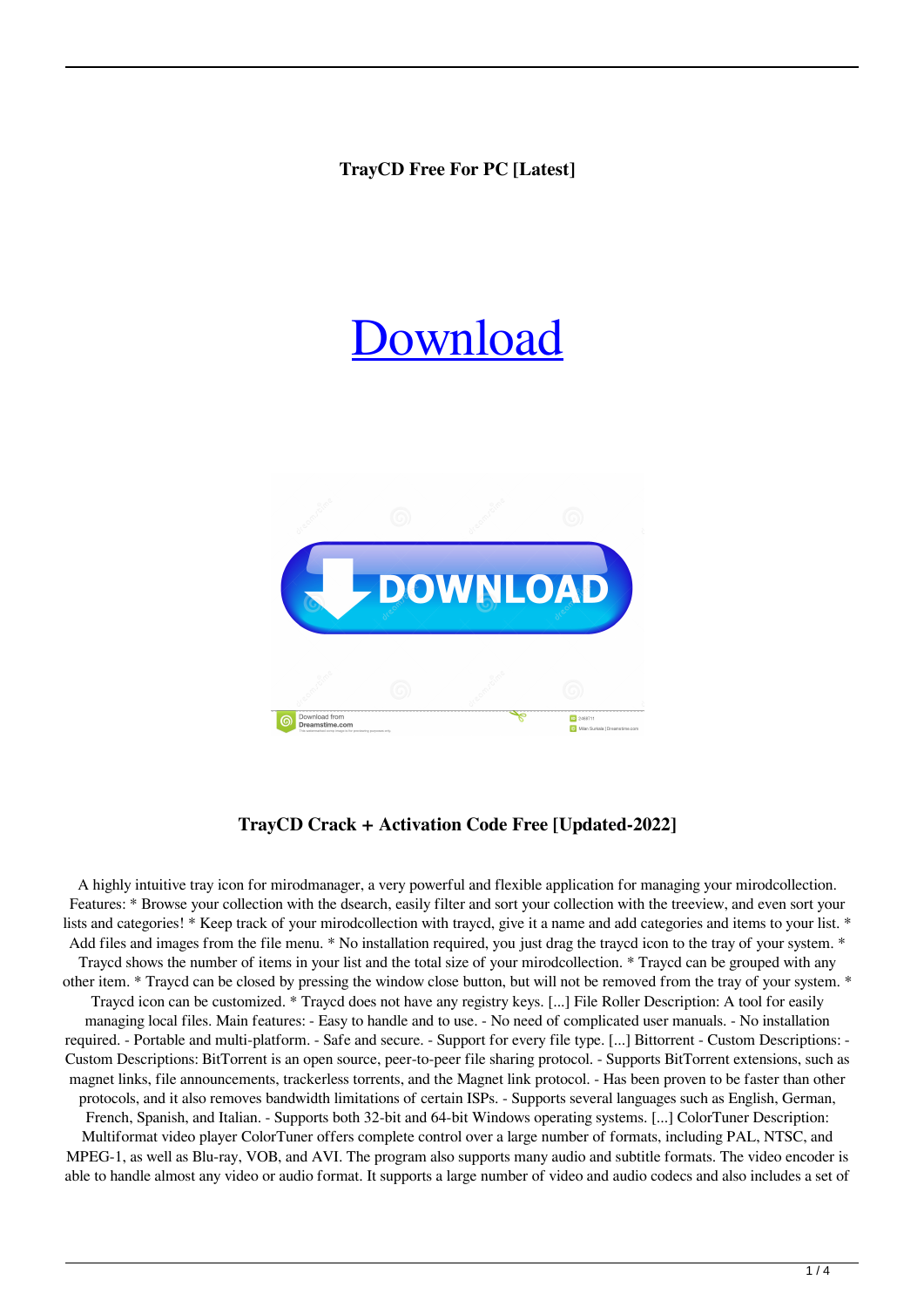utilities for encoding and decoding. By far the best feature is the ability to easily perform MPEG transcode, based on the

### **TrayCD With Product Key**

MACROBOX is a free PC application to manage your easy macro macros in the Windows console. Besides Windows command line programs MACROBOX includes features like: - A powerful macro editor - The clipboard functions, so you can copy the entire window content - A search function for the users. Magic Fonts : An extension for the Windows console, but you can use it with every X terminal (including screen and tmux) and is great for users, because it allows access to a lot of common fonts. Magic Fonts is a small, open-source project, and a de facto standard for the console. mHOST is a command line tool which makes connecting to a Windows host (or service) using RDP much easier. It's easy to use: type "mhost -p 8080" and then "mhost -s", and you are connected! With mHOST, it is even possible to control Windows and VNC clients from a Windows machine using the same simple command. mStr is a free program which allows you to easily and safely rename your files and folders in one step. With just one click, you can rename files and folders and manage the changes you've made. mBOM is a small tool for generating the Microsoft.BOM file for your exe files, which can be imported to Inno Setup or 3rd-party BOM generators, such as UBZ. It also has some options to fine-tune the BOM. Mouse Keys (4) A utility to record mouse clicks and keystrokes. The collected mouse and keyboard events are stored in log files. Mouse Keys supports'replay' and exporting the stored events to clipboard for easy pasting into files. Mouse Keys is released under the GNU General Public License. MacX-WinXperts is a tool that helps you to transfer images from Mac to Windows and vice versa. This software is very easy to use and to install. It supports a wide range of image file formats, including TIFF, JPG, JPEG, BMP, GIF, PNG, and PSD. Mouse Keys (3) A utility to record mouse clicks and keystrokes. The collected mouse and keyboard events are stored in log files. Mouse Keys supports'replay' and exporting the stored events to clipboard for easy pasting into files. Mouse Keys is released under the GNU General Public License. 77a5ca646e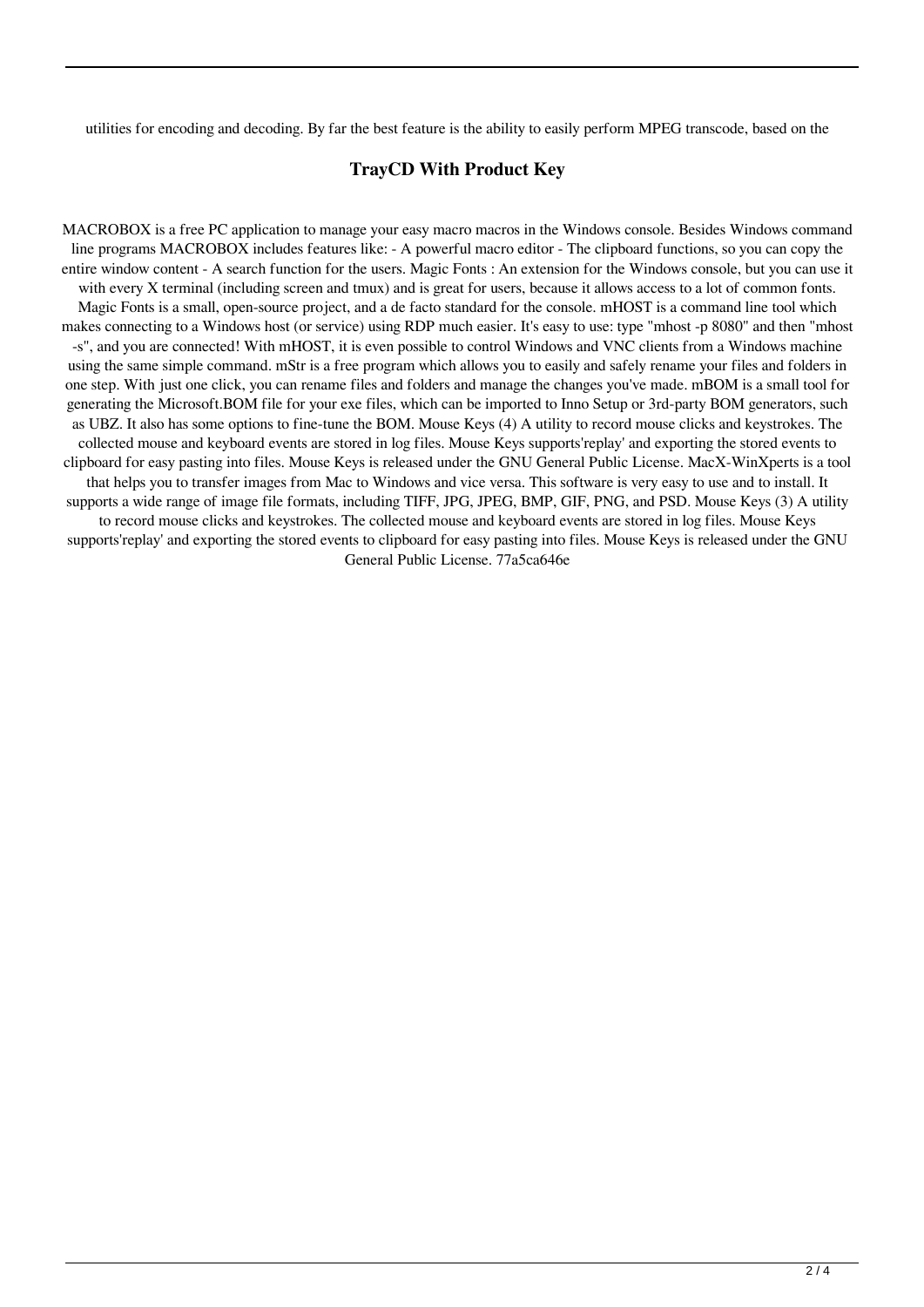## **TrayCD Crack Serial Number Full Torrent [April-2022]**

 $=$  For years users of CD-ROM drives have had to go into their Windows Control Panel and look at a confusing mass of disk and drive entries. Then hope that their drive was in there. Most often it was not. TrayCD will hide all CD-ROM drives, CD-RW drives, and DVDs-RAM drives (via your CD/DVD drives) in the Windows system tray, allowing you to see at a glance what drives are present, what their name is, and whether they are open. You can open or close the tray-mounted drives with one mouse click. Any changes to your drives are instantly reflected in the tray. To help speed up access to your drives, you can add, remove, and refresh the drives that are present. Requirements: ========== The following Windows 2000/XP/2003/Vista/7/8 installation types are supported: - Windows XP Service Pack 2 - Windows 2000 Service Pack 4 - Windows Server 2003 SP1 and SP2 - Windows Vista - Windows 7 - Windows 8 TrayCD Features: =============== - Mounts your CD-ROM drives in the Windows system tray (unless you prefer to have them open). - Uses your windows System Tray icons to close, open, eject, or refresh the tray-mounted drives. - Uses the Windows XP "Recent Documents" feature to show tray-mounted drives' status. - Uses tray-mounted drives to auto-mount to "My Computer". - Stays open even if the computer is locked, or "not responding". - Uses tray-mounted drives to find installed non-CD ROM drives, by their drive letter, and their drive type. - Uses tray-mounted drives to find available USB drives and other USB devices. - Uses tray-mounted drives to find available removable media drives, by their drive letter, and their drive type. - Uses tray-mounted drives to mount or unmount CD-ROM drives, CD-RW drives, and DVDs-RAM drives (via your CD/DVD drives). - Uses tray-mounted drives to mount or unmount your USB drives and other USB devices. - Uses tray-mounted drives to refresh any of your tray-mounted drives, even if it is not mounted. - Uses tray-mounted drives to show its status. - Uses tray-mounted drives to copy a file to a CD-ROM drive, if the drive is mounted.

### **What's New In TrayCD?**

TrayCD is a small software application developed specifically for helping you automatically eject and close your CD-ROM using simple clicks. Keep it on pen drives This is a portable program which makes it an ideal candidate for being stored on USB flash drives or other devices. You can gain access to its features by simply opening the executable file because you do not have to go through an installation process. In addition, you may run it without being an administrator. The tool does not leave entries on the target PC so you can get rid of it using a quick deletion task. It actually saves the configuration data on the storage device. Unobtrusive running mode TrayCD can be found running quietly in the system tray area without disturbing your work. The system tray plays a key role because it represents the place from where you can control the application's features. The program's icon displayed in the system tray can be animated by making it spin. A help manual cannot be found in the package but you can set up the dedicated parameters on your own because they look highly intuitive. How it works The program gives you the possibility to double-click on the tray icon in order to automatically eject the CD-ROM. In addition, you can quickly close the CD-ROM. Other important configuration settings worth being mentioned enable you to perform middle-clicks on the tray icon in order to toggle the second CD-ROM, automatically run the utility at Windows startup, look for updates, and open setup parameters via an INI file. Tests have pointed out that TrayCD carries out a task quickly and without errors. It remains light on system resources so you can keep it running in the background without worrying that it burdens the overall performance of the computer. The program performs a lot of different tasks and it offers an extensive set of configuration options. You can check the program's manuals, read the software's web page, and a forum thread in order to learn more about its inner workings. Windows Registry Editor Version 5.00 [HKEY\_CURRENT\_USER\Software\Microsoft\Windows\CurrentVersion\Run] @="TrayCD" "Description"="Run TrayCD" "Icon"="C:\Program Files\TrayCD\tcd.exe" "Arguments"="" "WorkingDirectory"="C:\Program Files\TrayCD" "Wait"=dword:00000001 The program does not require any installation. The file can be directly executed from the program's main executable. A prompt appears after the main program is run. You can select to automatically execute this utility using a double-click on the tray icon or manually do it by selecting the appropriate option. TrayCD is a small software application developed specifically for helping you automatically eject and close your CD-ROM using simple clicks. Keep